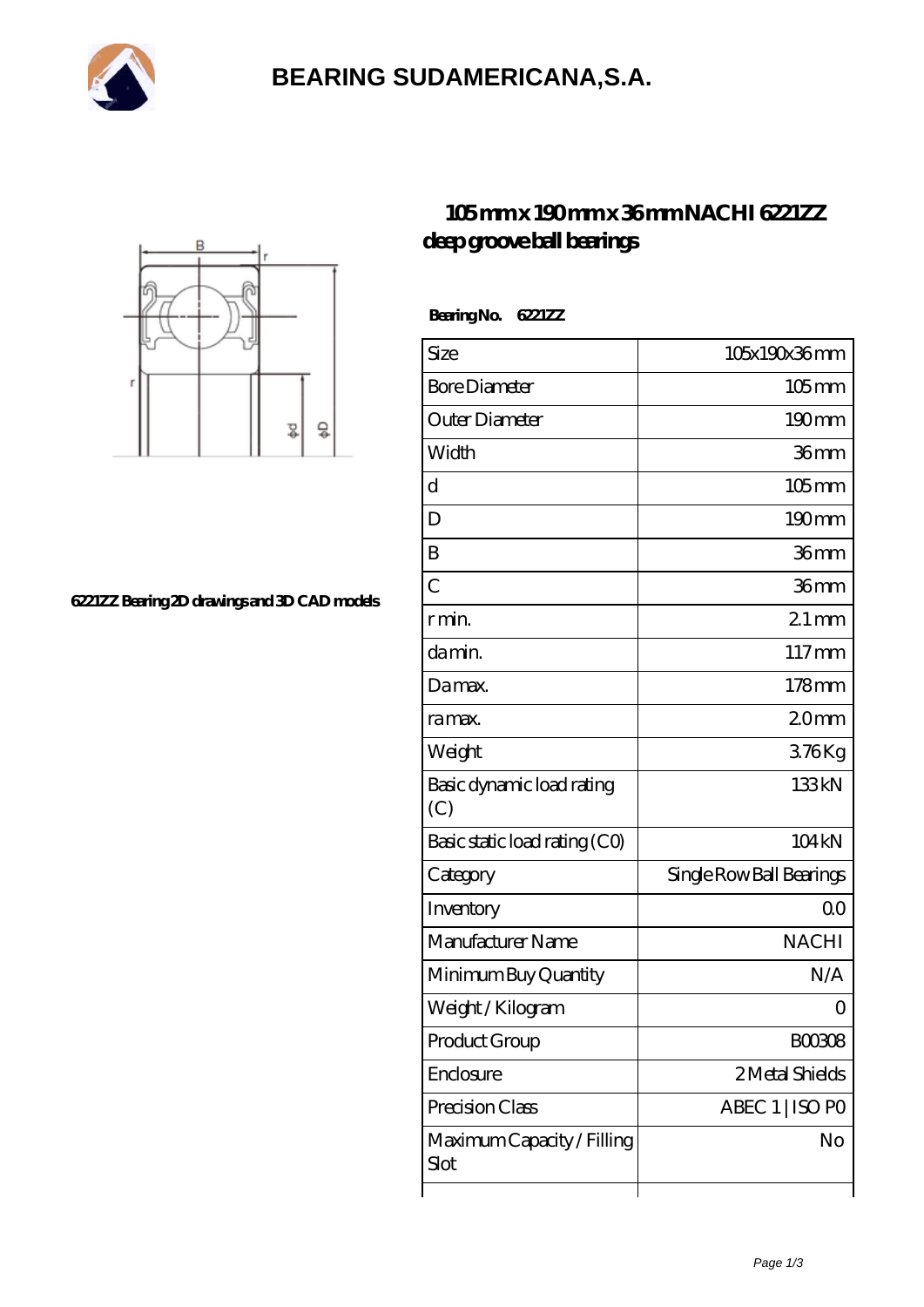

## **[BEARING SUDAMERICANA,S.A.](https://balticcareerdays.com)**

| Rolling Element           | <b>Ball Bearing</b>                                                                                                                                                                                                             |
|---------------------------|---------------------------------------------------------------------------------------------------------------------------------------------------------------------------------------------------------------------------------|
| Snap Ring                 | No                                                                                                                                                                                                                              |
| Internal Special Features | No                                                                                                                                                                                                                              |
| Cage Material             | Steel                                                                                                                                                                                                                           |
| Internal Clearance        | CO-Medium                                                                                                                                                                                                                       |
| Inch - Metric             | Metric                                                                                                                                                                                                                          |
| Long Description          | 105MM Bore; 190MM<br>Outside Diameter; 36MM<br>Outer Race Width; 2Metal<br>Shields; Ball Bearing; ABEC<br>1   ISO PO, No Filling Slot;<br>No Snap Ring, No Internal<br>Special Features;<br>CO Medium Internal<br>Clearance; St |
| <b>Other Features</b>     | Deep Groove                                                                                                                                                                                                                     |
| Category                  | Single Row Ball Bearing                                                                                                                                                                                                         |
| <b>UNSPSC</b>             | 31171504                                                                                                                                                                                                                        |
| Harmonized Tariff Code    | 8482105068                                                                                                                                                                                                                      |
| Noun                      | Bearing                                                                                                                                                                                                                         |
| Keyword String            | Ball                                                                                                                                                                                                                            |
| Manufacturer URL          | http://www.nachiamerica.c<br>om                                                                                                                                                                                                 |
| Outer Race Width          | 1.417 Inch   36 Millimeter                                                                                                                                                                                                      |
| Inner Race Width          | OInch   OMillimeter                                                                                                                                                                                                             |
| Bore                      | 4.134 Inch   105 Millimeter                                                                                                                                                                                                     |
| Outside Diameter          | 7.48Inch   190Millimeter                                                                                                                                                                                                        |
| Bore Type                 | Cylindrical Bore                                                                                                                                                                                                                |
| Configuration             | Single Row                                                                                                                                                                                                                      |
| <b>Bore Size</b>          | $105$ mm                                                                                                                                                                                                                        |
| Width                     | 36mm                                                                                                                                                                                                                            |
| Fillet Radius/Chamfer     | $21 \,\mathrm{mm}$                                                                                                                                                                                                              |
| Dynamic Load Rating       | 133,000N                                                                                                                                                                                                                        |
| Static Load Rating        | 104,000N                                                                                                                                                                                                                        |
| Limiting Speed - Grease   | 3,400rpm                                                                                                                                                                                                                        |
|                           |                                                                                                                                                                                                                                 |